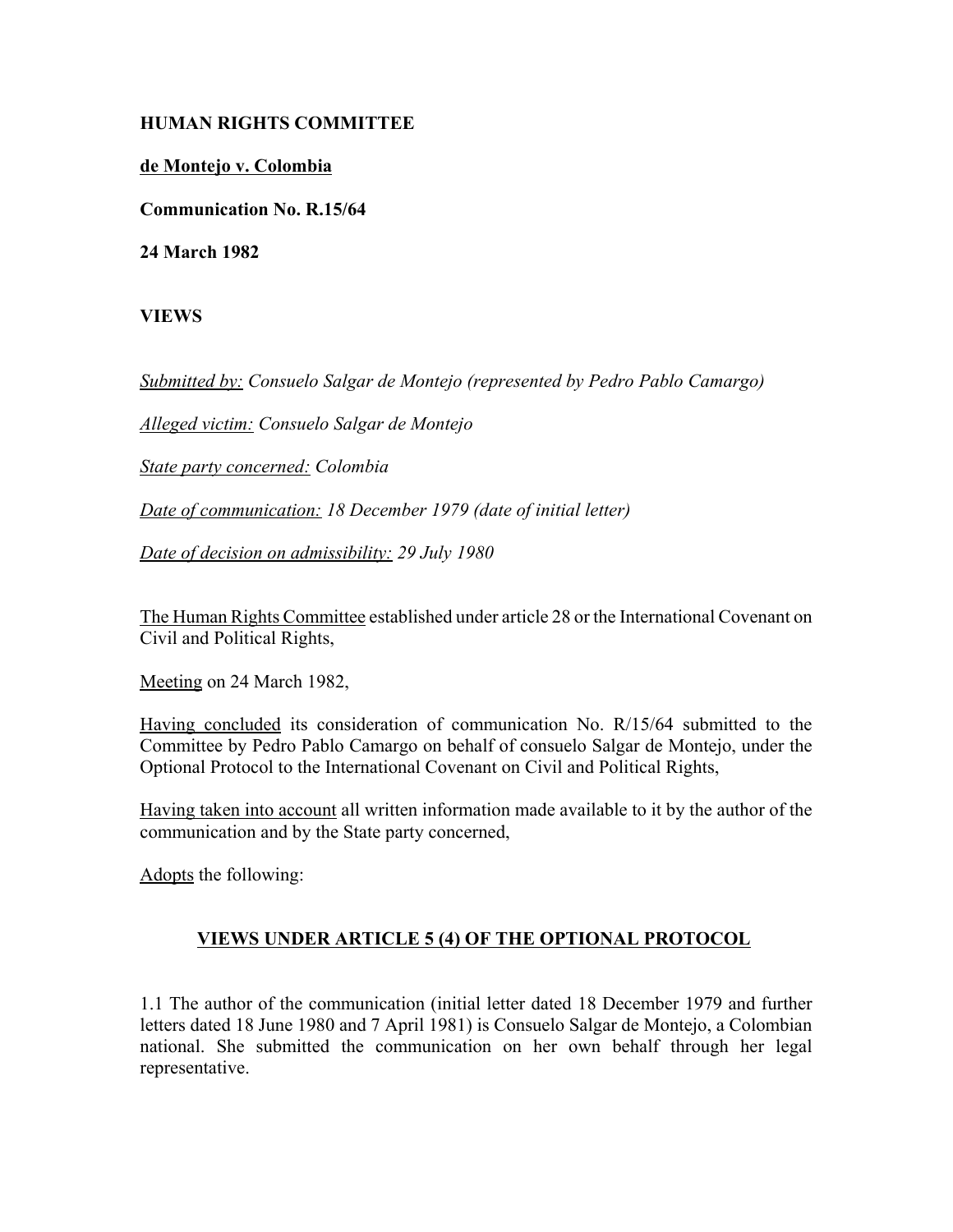1.2 The author alleges that by enacting Legislative Decree No. 1923 of 6 September 1978 (Statute of Security) the Government of Colombia has breached articles 9 and 14 of the Covenant.

1.3 She claims to be a victim of these violations and, through her legal representative, describes the relevant facts as follows:

1.4 Consuelo Salgar de Montejo, Director of the Colombia newspaper El Bogotano, was sentenced to one year or imprisonment by a military judge on 7 November 1979 on grounds of the alleged violation of article 10 of the Statute or Security lot the alleged offence of having sold a gun. Through the only recourse procedure available, the recurso de reposicion, her sentence was confirmed by the same judge on 14 November 1979.

1.5 She alleges that by application of the decree, she was denied the right to appeal to a higher tribunal in violation or article 14 (5) of the Covenant and that she was denied the guarantees laid down in article 14 (1) of the Covenant because military tribunals are, allegedly, not competent, independent and Impartial. On the basis of these allegations, the author claims that she was arbitrarily detained and subjected to arbitrary imprisonment and, accordingly, that article 9 (l) or the Covenant was violated. She further alleges, without giving any specific details, that the principles of non bis in idem and of res judicata have been violated.

l.6 The author maintains that there are no further domestic remedies to exhaust and the present case has not been submitted for examination under any other procedure of international invetigation or settlement.

2. On 18 March 1980, the Working Group of the Human Rights Committee decided to transmit the communication to the State party, under rule 91 or the provisional rules of procedure, requesting information and observations relevant to the question of admissibility.

3.1 By letter dated 29 May 1980 the State party refuted the allegations made by the alleged victim.

3.2 The State party contested, in particular, the allegation that Colombia was in breach of article 14 (5) of the Covenant. It argued that in that provision, the phrase "according to the law" leaves it to national law to determine in which cases and circumstances application may be made to a court of higher instance and that if the meaning of this provision should be differently interpreted, it must be borne in mind that Colombia is experiencing a situation of disturbed public order, within the meaning of article 4 (1) of the Covenant, and that consequently the Government may take the measures therein referred to. The State party further maintained that Mr. Salgar de Montejo was released after having served a term of detention for three months and 15 days and that she now enjoys full. liberty without any restriction. With regard to the exhaustion of domestic remedies, the State party recognized that In the case in question there are no further remedies.

4. Commenting on the State party's submission, the author argues, in her letter dated 18 June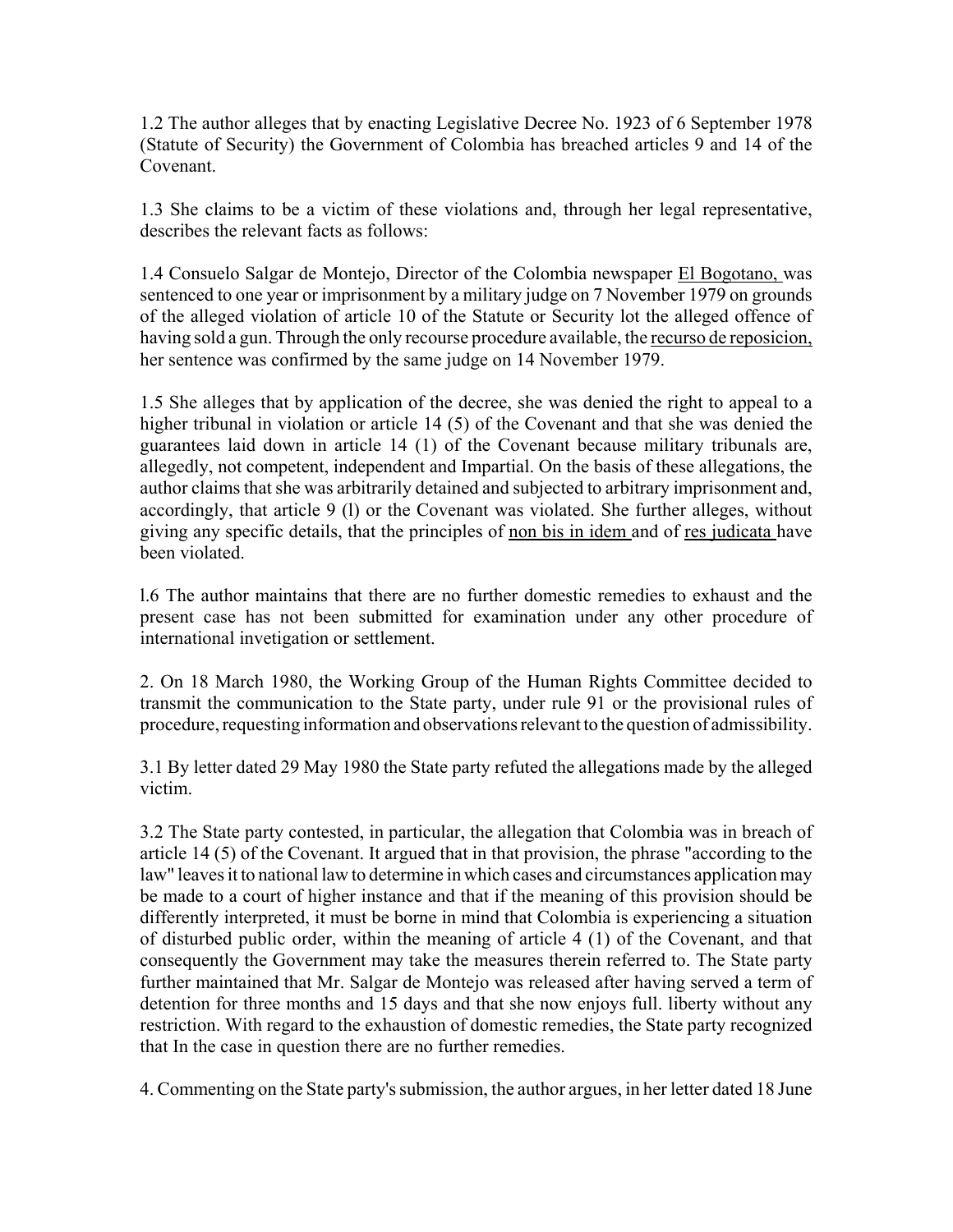1980, that the State party cannot invoke article 4 (1) of the Covenant because it has not so far fulfilled the requirements of the provisions of article 4 (3), and that she should be compensated tot the violations of articles 9 and 14 of the Covenant which she has allegedly suffered. She again argues, without further explanation, that the principles of non his in idem and res judicata have been violated.

5. The Committee found, on the basis of the information before it, that it was not precluded from considering the communication by article 5 (2) (a) of the Optional Protocol. As to the exhaustion of domestic remedies, the parties agreed that there were no further domestic remedies which the alleged victim could pursue. Accordingly, the Committee found that the communication was not Inadmissible under article 5 (2) (b) of the Optional Protocol.

6. On 29 July 1980, the Human Rights Committee therefore decided:

(a) That the communication was admissible;

(b) That, in accordance with article 4 (2) of the Optional Protocol, the State party be requested to submit to the Committee written explanations or statements clarifying the matter and the remedy, if any, that may have been taken by it.

7.1 In its submission under article 4 (2) of the Optional Protocol, dated 17 February 1981, the State party reiterated that article 14 (5) of the Covenant establishes the general principle of review by a higher tribunal without making such a review mandatory in all possible cases involving a criminal offence since the phrase "according to the law" leaves it to national law to determine in which cases and circumstances application may be made to a higher court. It explained that under the legal regime in force in Colombia, criminal offences are divided into two categories, namely delitos and contravenciones and that convictions for all delitos and for almost all contravenciones are subject to review by a higher court. It added that Consuelo Salgar de Montejo committed a contravencion which the applicable legal instrument, namely Decree No. 1923 of 1978, did not make subject to review by a higher court.

7.2 The State party submits that Decree No. 1923 of 6 September 1978 establishing rules for the protection of the life, honour and property of persons and guaranteeing the security of members of associations, known as the "Security Statute", has as its legal basis article 121 of the Colombian Constitution. The decree was issued because of the social situation created by the activities of subversive organizations which were disturbing public order with a view to undermining the democratic system in force in Colombia. The State party added that this Decree does not affect people's normal peaceful activities; it does not restrict political rights, which in Colombia are exercised with total freedom; its objective is to punish offences and it does not differ in nature from any ordinary penal code.

7.3 The State party further submitted that the extension of the jurisdiction of the military criminal courts to the trial of certain offences and of civilians who are not serving in the armed forces, in situations where public order is seriously disturbed, is not a novel feature of the Colombian legal order, and it cited several decrees to illustrate this point.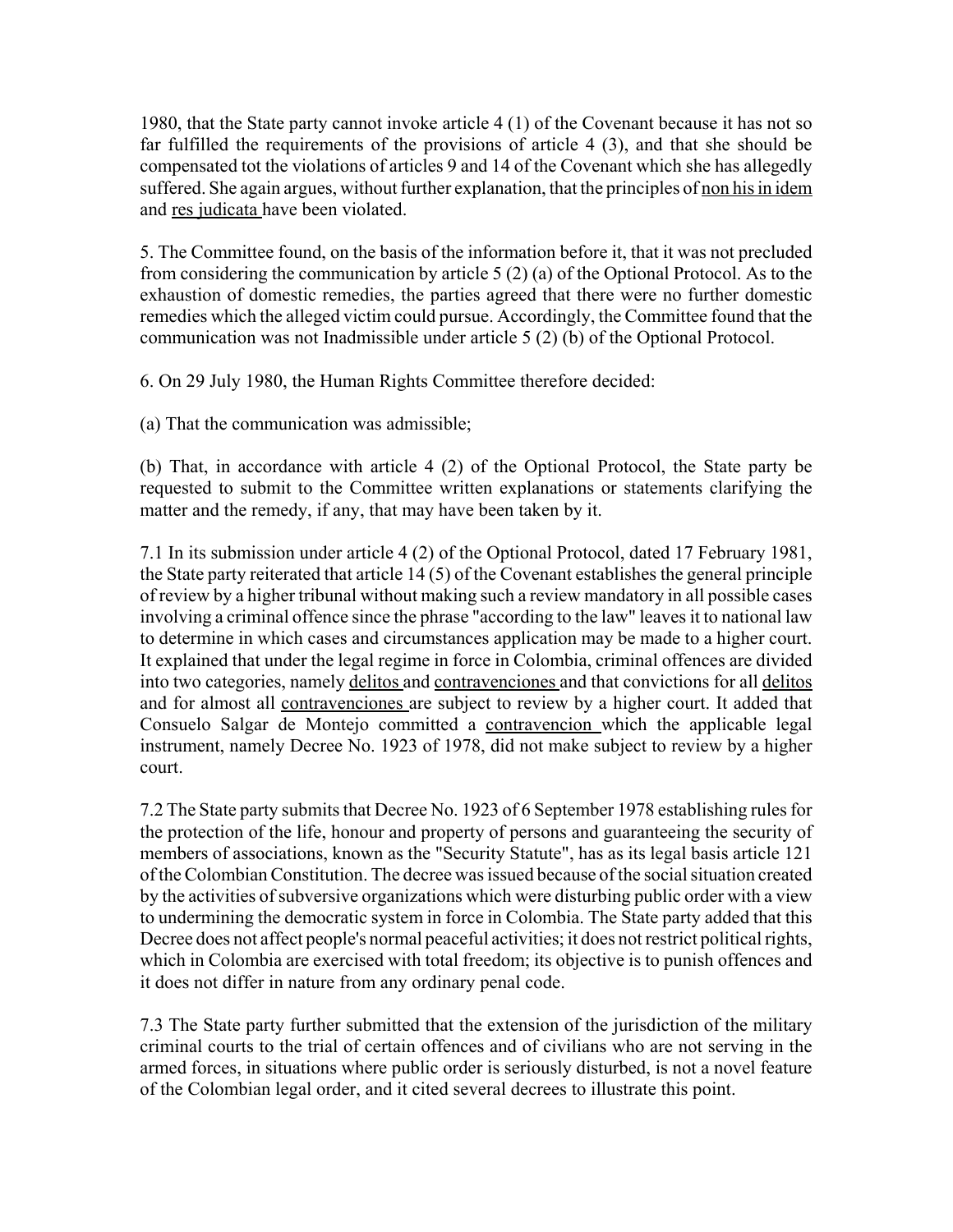7.4 As to the allegation that article 7 of Decree No. 1923 of 1978, which establishes grounds for deprivation of liberty, violates the guarantee established in article 9 of the Covenant that "no one shall be deprived of his liberty except on such grounds and in accordance with such procedure as are established by law", the State party argued that the grounds for deprivation of liberty and the procedure to be followed in such a case may be specified in Colombia not only by virtue of an ordinary law of the Congress but also by legislative decrees issued under powers granted by article 121 of the Constitution. These decrees are mandatory and prevail over any legislative provision inconsistent therewith for as long as the state of siege during which they were issued remains in effect. The State party further observed that Decree No. 1923 of 1978 was issued by the President of Colombia in exercise of the powers vested in him by article 121 of the Constitution, and that by its ruling of 30 October 1978 the Supreme Court of Justice declared the Decree to be enforceable, i.e., in conformity with the Constitution, with the exception of certain provisions which are consequently no longer in force (these provisions are not relevant to the present case).

7.5 The State party further observed that there are no grounds lot claiming that the judicial powers provided for in articles 9, 11 and 12 of Decree No. 1923 impair the guarantee of a competent, independent and impartial tribunal. It quoted the Supreme Court of Justice of Colombia, which has ruled that "... under article 61 of the Constitution it is permissible, during a state of siege, to enlarge the military penal jurisdiction so that it may deal with ordinary offences connected with the disturbance of order or with the causes of the exceptional situation. As military tribunals, like ordinary courts, are established by the Constitution, the mere transfer of competence from the ordinary courts to the military tribunals lot the hearing, under military judicial procedure, of certain ordinary offences in times of state of Siege does not imply that ad hoc courts are established nor does it mean that the accused are subjected to new rules of procedure, as these rules are embodied in preexisting law. The military tribunals' competence is extended by authority of the Constitution for the purpose of trying ordinary offences".

7.6 The State party concluded that Consuelo Salgar de Montejo was tried by the authority with exclusive competence in the matter under the legal rules in force, and no other judge or court could legally have tried her for the offence of which she was accused, in view of the time at which the offence was committed and she was brought to trial. She was tried in accordance with legal provisions existing prior to the criminal offence she committed, by the competent authority and with lull observance of the appropriate procedures lot the action brought against her. The State party rejects as totally baseless the allegation that Consuelo Salgar de Montejo was tried twice for the same offence. It maintains that she was tried only once for the offence in question.

8.1 In her additional information and observations dated 7 April 1981 (submitted under rule 93 (3) oi the Committee's provisional rules of procedure), the author argued that article 14 (5) of the Covenant provides for dual jurisdiction for judgements In criminal cases and, therefore, the Government of Colombia cannot restrict that guarantee, particularly not by means of emergency provisions such as the "Security Statute". She emphasized that the Colombian Code of Criminal Procedure provides for the guarantee of dual jurisdiction for judgements in criminal cases and the Government of Colombia cannot fall to tame account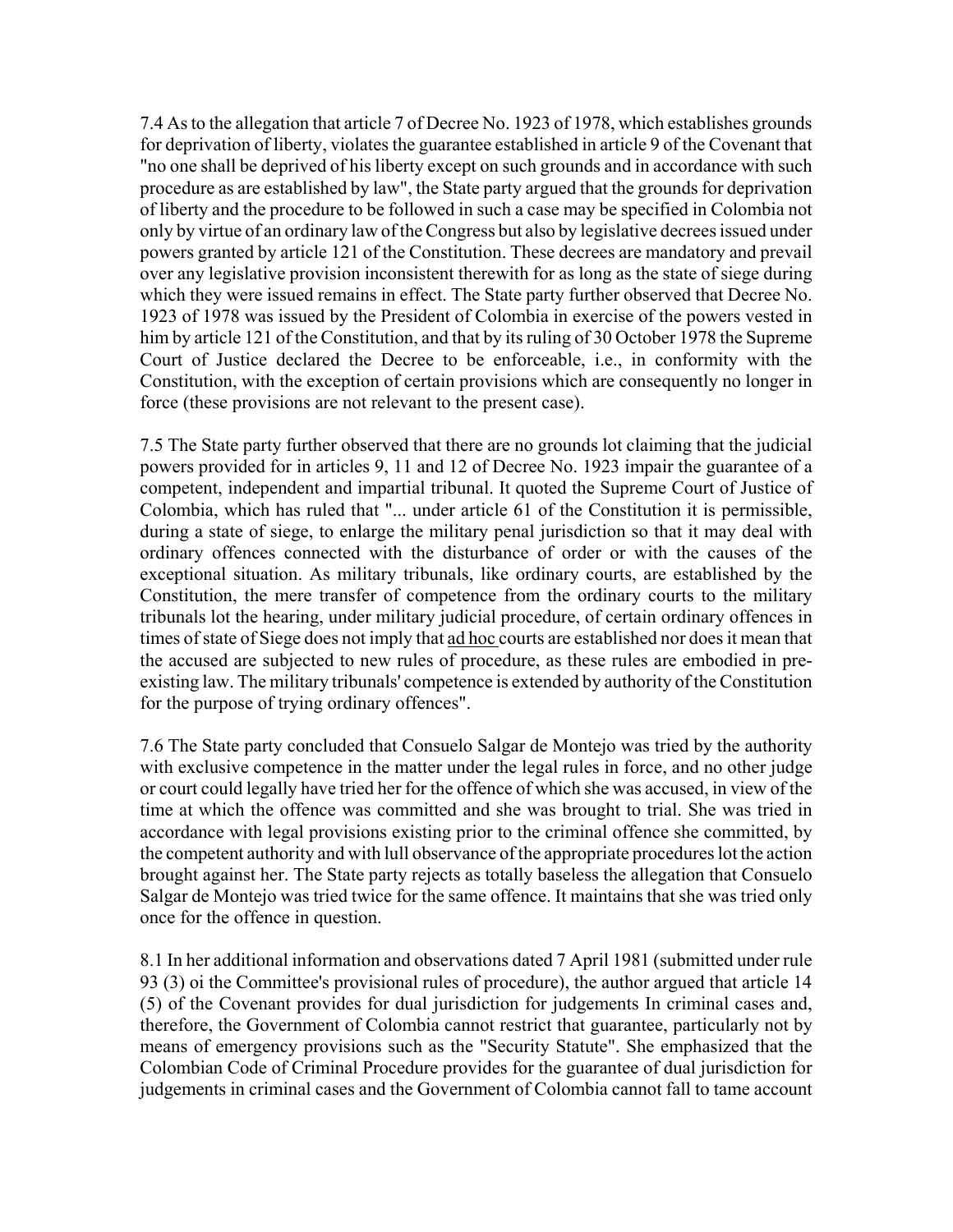of it without violating the Covenant and the universally recognized right to appeal against custodial sentences.

8.2 She reiterated that the Government of Colombia cannot In the present case, invoke article 4 of the Covenant because it has not so far fulfilled the requirements of that provision in respect of states of emergency and derogations from its obligations under the Covenant. The author stated that under article 121 of the Colombian Constitution a state of siege has, for all intents and purposes, been in effect in Colombia since the disturbances of 9 April 1948. She mentioned, in particular, that by Decree No. 2131 of 7 October 1976, the previous Government of Colombia declared "a disturbance of public order and a state of siege throughout the national territory" to put an end to the "unconstitutional stoppage" which was in progress at the Colombian Institute of Social Security and was, according to the Decree, affecting "Its medical, paramedical and auxiliary services". She added that although the strike was broken within a few months, the state of siege has been extended sine die.

8.3 The author continued to maintain that the only competent, independent and impartial tribunals with criminal jurisdiction in Colombia are those of the judicial power, which were established previously under title XV ("Administration or Justice") or the Constitution, article 58 of which states that justice is administered by the Supreme Court, higher district courts and such other tribunals and courts as may be established by law". The author stressed that the Constitution of Colombia in no case permits military courts to try civilians and, at the same time, she remarked that "an unfortunate interpretation of article 61 or the Constitution by the Supreme Court of Justice has, however, enabled the government and the military to extend military criminal jurisdiction to civilians".

8.4 The author observed that although it is true that, in its ruling of 30 October 1978, the Supreme Court or Justice declared that Decree No. 1923 of 1978 was compatible with the Constitution, it is equally true that the Court did not rule on the compatibility or incompatibility of such Decree with the Covenant. She claims that it is ultimately for the Committee to rule on this matter.

8.5 Finally, the author alleged that she has [in effect] been tried twice rot the same offence: in the first military trial for alleged illegal possession and purchase of weapons she was acquitted, but authorization was obtained to institute further criminal proceedings against her for selling a weapon, "obviously in retaliation for the opposition she had voiced in her newspaper, El Bogotano". She considers this to be a violation of the principles of res judicata and non bis in idem.

9.1 The Human Rights Committee bases its views on the following facts, which are not in dispute: Consuelo Salgar de Montejo, Director or the Colombian newspaper El Bogotano, was sentenced to one year of imprisonment by a military tribunal on 7 November 1979 for the offence of having sold a gun in violation of article 10 of Decree No. 1923 of 6 September 1978, also called Statute of Security. For this offence she was tried only once. Through the only recourse procedure available, the recurso de reposicion, her sentence was confirmed by the same judge on 14 November 1979. She was convicted for an offence (contravencion) which the applicable legal instrument, namely Decree No. 1925 of 1975, did not make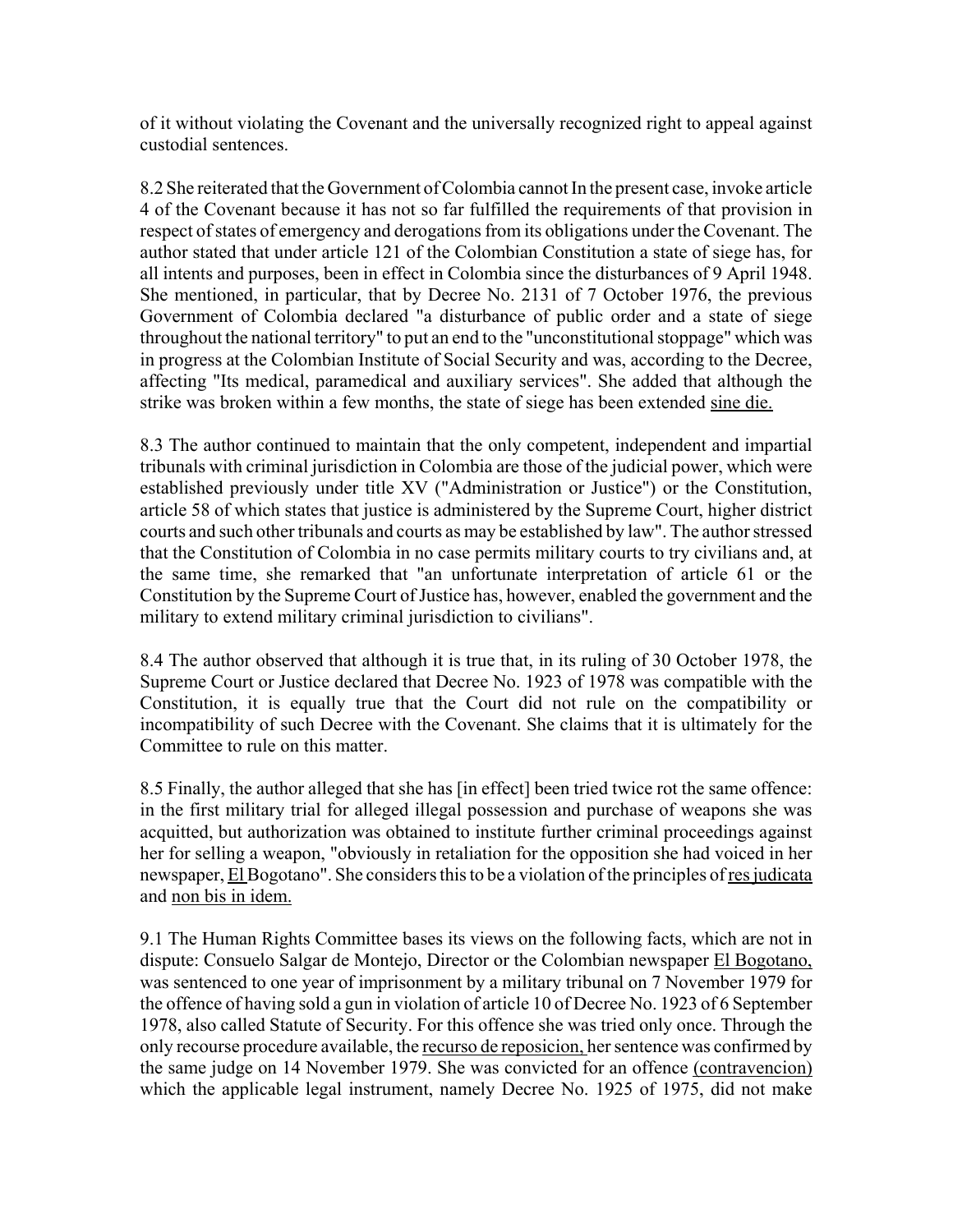subject to review by a higher court. She was released after having spent three months and 15 days in prison.

9.2 As to the allegations made by the author with regard to breaches of articles 9 (1} ana 14 (1} of the Covenant, they are in such general terms that the Committee makes no finding in regard to them.

10.l In formulating its views the Human Rights Committee also takes into account the following considerations:

10.2 The Committee notes that the Government of Colombia in its submission of 29 May 1980 made reference to a situation of disturbed public order in Colombia within the meaning of article 4, paragraph 1, of the Covenant. In its note of 18 July 1980 to the Secretary-General of the United Nations (reproduced in document CCPR/C/2/Add.4), which was designed to comply with the formal requirements laid down in article 4 (3) of the Covenant, the. Government of Colombia has made reference to the existence of a state of siege in all the national territory since 1976 and to the necessity to adopt extraordinary measures within the framework or the legal regime provided for in the National Constitution for such situations. With regard to the rights guaranteed by the Covenant, the Government or Colombia declared that "temporary measures have been adopted that have the effect of limiting the application of article 19, paragraph 2, and article 21 of that Covenant". The present case, however, is not concerned with article 19 and article 21 of the Covenant.

10.3 In the specific context or the present communication there is no information to show that article 14 (5) was derogated from in accordance with article 4 of the Covenant; therefore the Committee is of the view that the State party, by merely invoking the existence or a state of siege, cannot evade the obligations which it has undertaken by ratifying the Covenant. Although the substantive right to take derogatory measures may not depend on a formal notification being made pursuant to article 4 (3) of the Covenant, the State party concerned is on duty bound, when it invokes article 4 (l} of the covenant in proceedings under the Optional Protocol, to give a sufficiently detailed account of the relevant facts to show that a situation of the kind described in article 4 (l) of the Covenant exists in the country concerned.

10.4 The Committee considers that the expression "according to law" In article 14 (5) of the Covenant is not Intended to leave the very existence of the right of review to the discretion of the States parties, since the rights are those recognized by the Covenant, and not merely those recognized by domestic law. Rather, what is to be determined "according to law" is the modalities by which the review by a higher tribunal is to be carried out. It is true that the Spanish text of article 14 (5), which provides for the right to review, refers only to "un. delito", while the English text refers to a "crime" and the French text refers to "une infraction". Nevertheless the Committee is of the view that the sentence of imprisonment imposed on Mrs. Consuelo Salgar de Montejo, even though for an offence defined as "contravencion" in domestic law, is serious enough, in all the circumstances, to require a review by a higher tribunal as provided for in article 14 (5) of the Covenant.